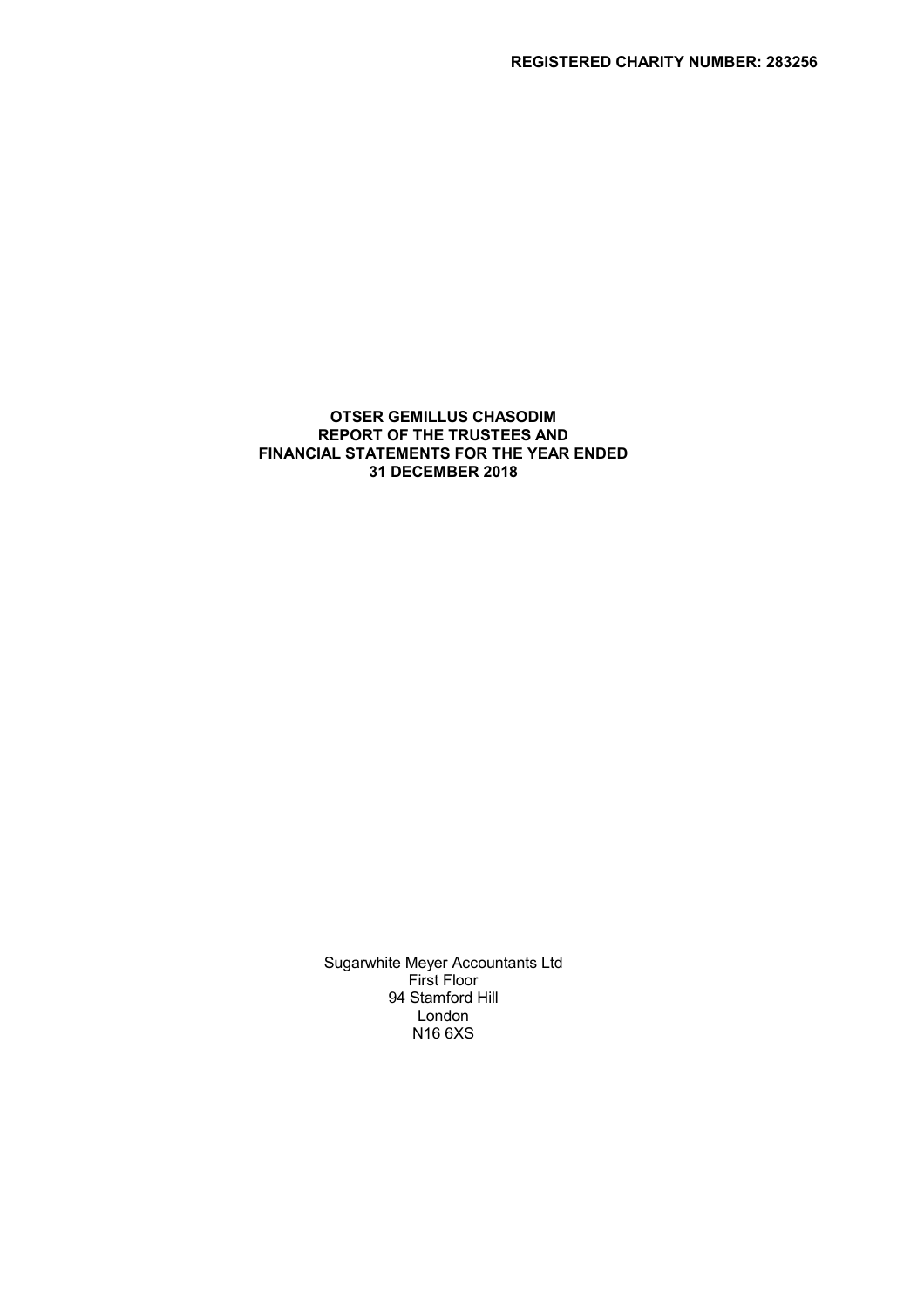## CONTENTS OF THE FINANCIAL STATEMENTS FOR THE YEAR ENDED 31 DECEMBER 2018

|                                          | Page       |
|------------------------------------------|------------|
| Reference and Administrative Details     | 1          |
| Report of the Trustees                   | $2$ to $3$ |
| Independent Examiner's Report            | 4          |
| <b>Statement of Financial Activities</b> | 5          |
| <b>Balance Sheet</b>                     | 6          |
| Notes to the Financial Statements        | 7 to 9     |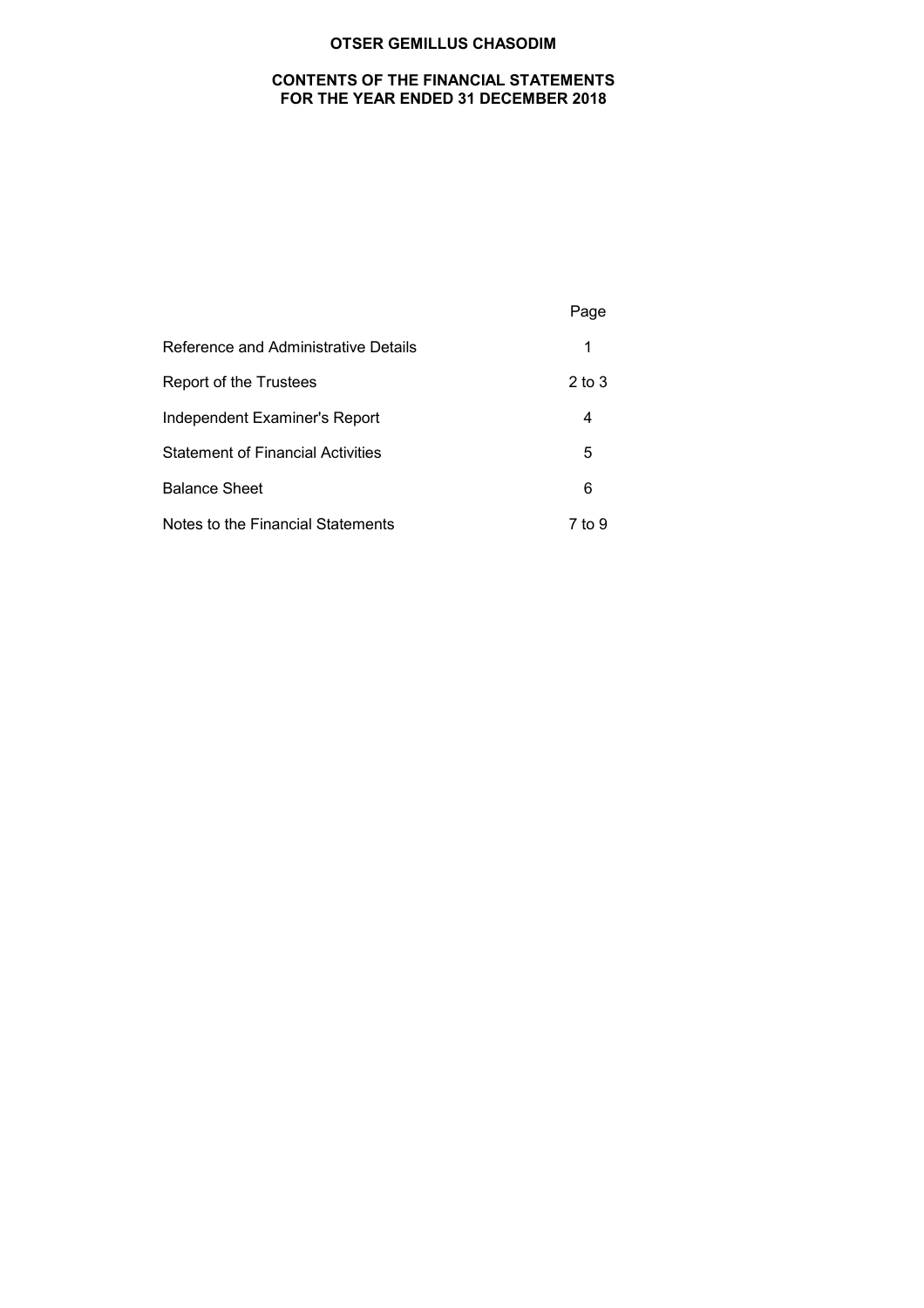# REFERENCE AND ADMINISTRATIVE DETAILS FOR THE YEAR ENDED 31 DECEMBER 2018

TRUSTEES Mr F Getter

Mr H Kahan Mrs R Kahan

PRINCIPAL ADDRESS 54 Fairholt Road

London N16 5HW

REGISTERED CHARITY NUMBER 283256

INDEPENDENT EXAMINER Sugarwhite Meyer Accountants Ltd First Floor 94 Stamford Hill London N16 6XS

BANKERS Santander UK plc BBAM Bridle Road Bootle Merseyside L30 4GB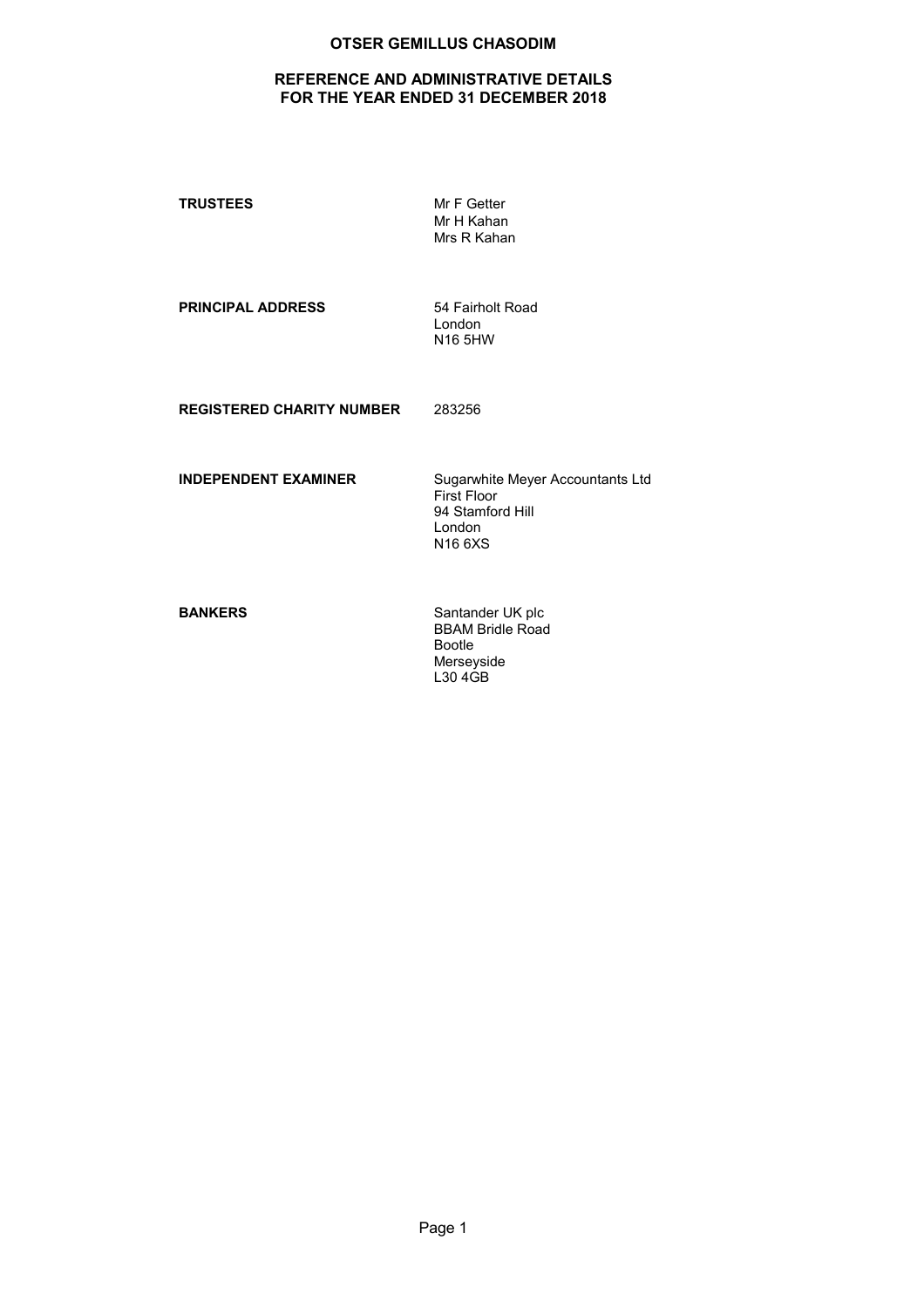### REPORT OF THE TRUSTEES FOR THE YEAR ENDED 31 DECEMBER 2018

The trustees present their report with the financial statements of the charity for the year ended 31 December 2018. The trustees have adopted the provisions of Accounting and Reporting by Charities: Statement of Recommended Practice applicable to charities preparing their accounts in accordance with the Financial Reporting Standard applicable in the UK and Republic of Ireland (FRS 102) (effective 1 January 2015).

### REFERENCE AND ADMINISTRATIVE INFORMATION

The information is shown on page 1 of the financial statements and forms part of this report

### OBJECTIVES AND ACTIVITIES

### Objective for public benefit

The objects of the charity are the relief of the poor, needy and sick and the advancement of the Jewish Religion and Education.

The trustees confirm that they have given due regard the Charity Commission's guidance on public benefit.

### Review activities and achievement

The trustees are satisfied with the results for the year. Funds are raised by the trustees and voluntary helpers. In addition, appeals are made to the Jewish community normally two or three times per annum before Jewish Holy Days.

There are constant calls for help all of which are treated discreetly and with sympathy. Cases are carefully considered at meetings held at various times and help given according to the circumstances and funds available.

Donations showed an increase of some 27% on previous year and grantmaking was almost double. There was a deficit for the year being funded by reserves held.

The charity has helped numerous individuals and families over the years and whilst the majority of cases are in Greater London, help is also given to the provinces and further afield. In addition the charity has assisted other charities with similar objects with small donations.

### FINANCIAL REVIEW

### Reserves policy

The trustees do not seek to maintain reserves, other than to ensure that they can continue the activities of the charity. Free reserves at the year end were £3,106.

### STRUCTURE, GOVERNANCE AND MANAGEMENT

#### **Constitution**

The charity is constituted under Deed of Trust dated 19th June 1981.

### Organisational structure

The power to appoint new trustees is vested in the board. It is not the intention of the trustees to appoint any new trustees. Should the situation change in the future, the trustees will apply suitable recruitment induction and training procedures.

#### Risk management

The trustees have confirmed that there are no major risks to which the charity is exposed.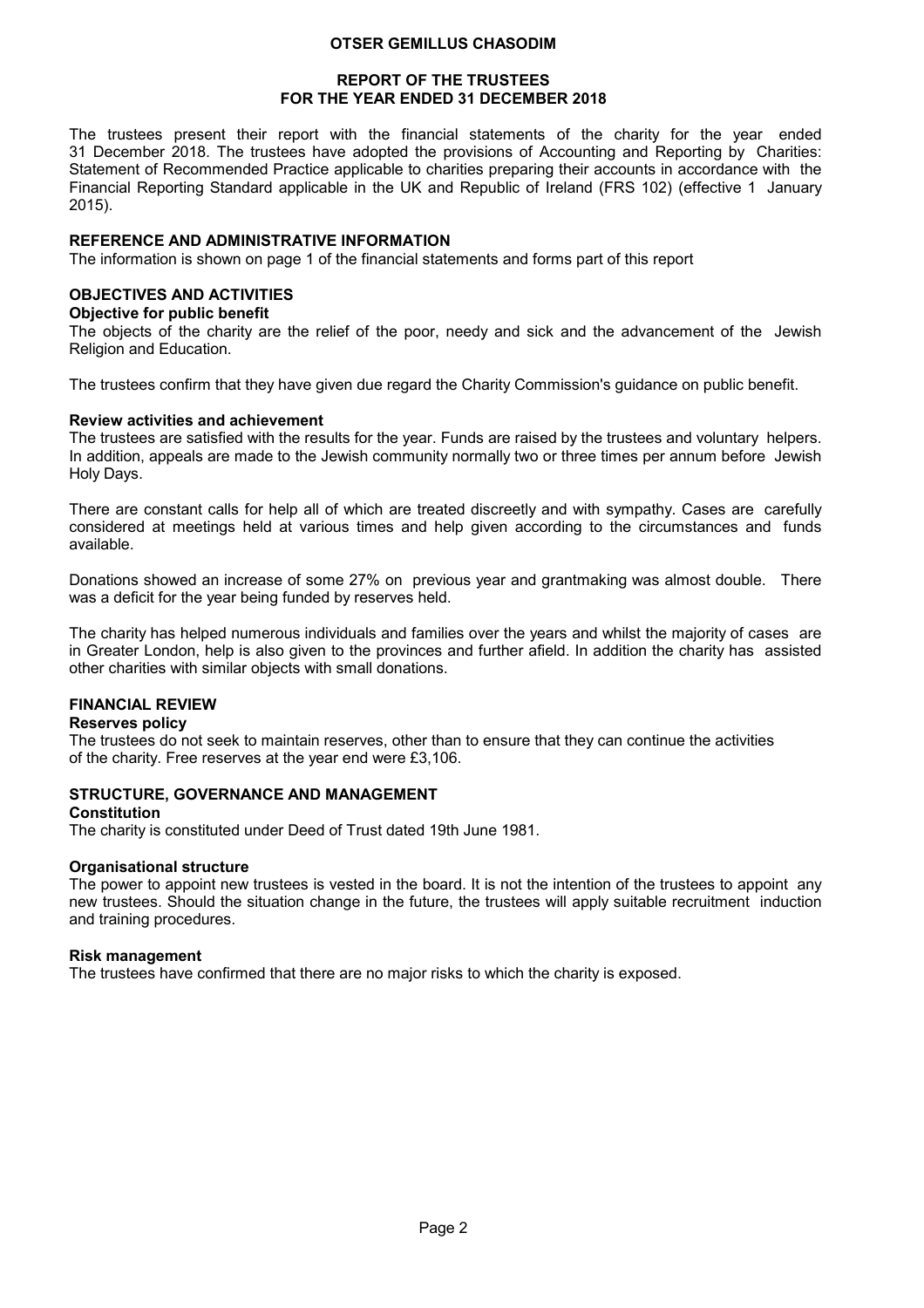### REPORT OF THE TRUSTEES FOR THE YEAR ENDED 31 DECEMBER 2018

## STATEMENT OF TRUSTEES RESPONSIBILITIES

The trustees are responsible for preparing the Report of the Trustees and the financial statements in accordance with applicable law and United Kingdom Accounting Standards (United Kingdom Generally Accepted Accounting Practice).

The law applicable to charities in England and Wales, the Charities Act 2011, Charity (Accounts and Reports) Regulations 2008 and the provisions of the trust deed requires the trustees to prepare financial statements for each financial year which give a true and fair view of the state of affairs of the charity and of the incoming resources and application of resources, including the income and expenditure, of the charity for that period. In preparing those financial statements, the trustees are required to

- select suitable accounting policies and then apply them consistently;
- observe the methods and principles in the Charity SORP;
- make judgements and estimates that are reasonable and prudent;
- prepare the financial statements on the going concern basis unless it is inappropriate to presume that the charity will continue in business.

The trustees are responsible for keeping proper accounting records which disclose with reasonable accuracy at any time the financial position of the charity and to enable them to ensure that the financial statements comply with the Charities Act 2011, the Charity (Accounts and Reports) Regulations 2008 and the provisions of the trust deed. They are also responsible for safeguarding the assets of the charity and hence for taking reasonable steps for the prevention and detection of fraud and other irregularities.

Approved by order of the board of trustees on 29 October 2019 and signed on its behalf by:

**Trustee**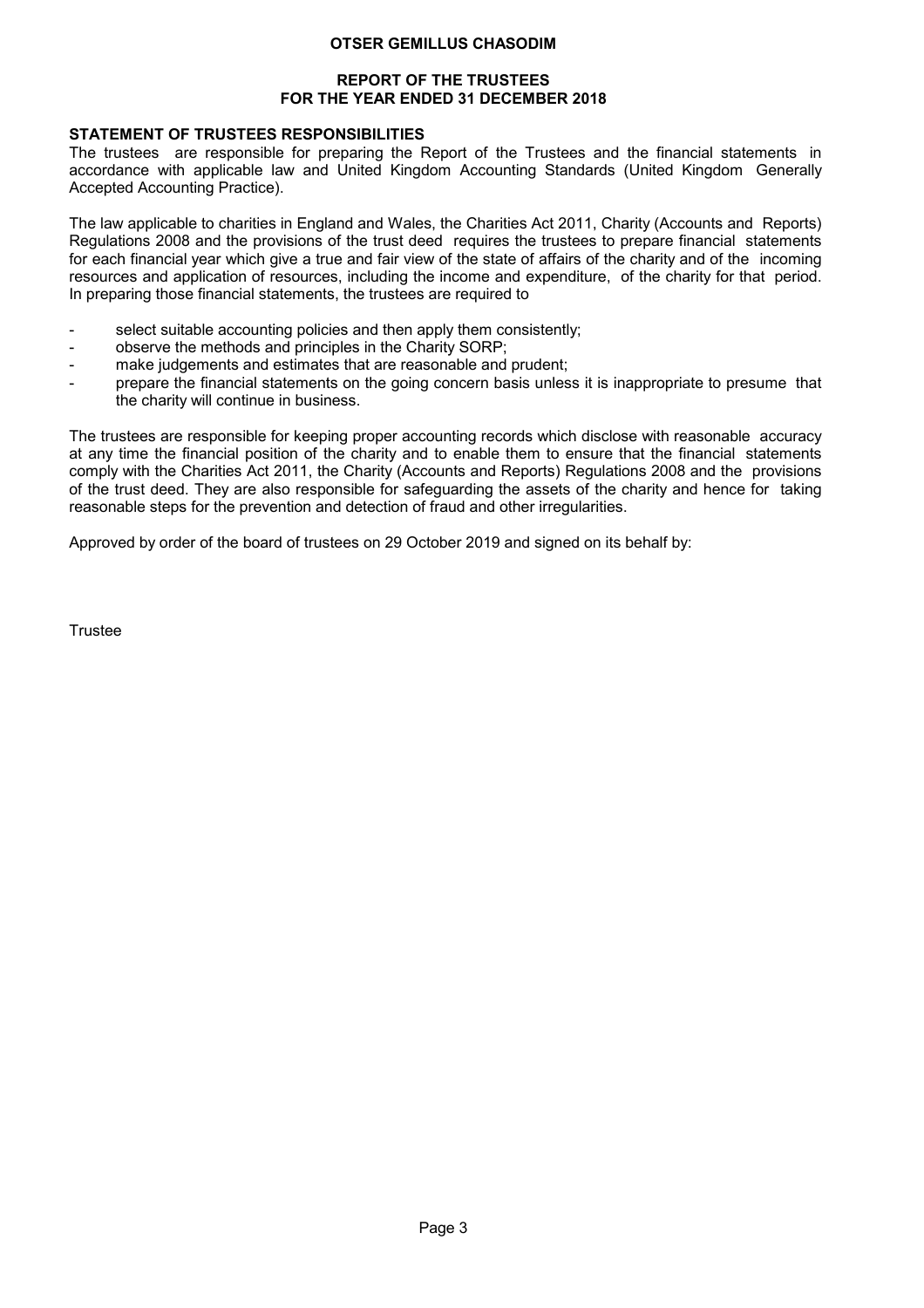# INDEPENDENT EXAMINER'S REPORT TO THE TRUSTEES OF OTSER GEMILLUS CHASODIM

## Independent examiner's report to the trustees of Otser Gemillus Chasodim

I report to the charity trustees on my examination of the accounts of the Otser Gemillus Chasodim (the Trust) for the year ended 31 December 2018.

## Responsibilities and basis of report

As the charity trustees of the Trust you are responsible for the preparation of the accounts in accordance with the requirements of the Charities Act 2011 ('the Act').

I report in respect of my examination of the Trust's accounts carried out under section 145 of the Act and in carrying out my examination I have followed all applicable Directions given by the Charity Commission under section 145(5)(b) of the Act.

### Independent examiner's statement

I have completed my examination. I confirm that no material matters have come to my attention in connection with the examination giving me cause to believe that in any material respect:

- 1. accounting records were not kept in respect of the Trust as required by section 130 of the Act; or
- 2. the accounts do not accord with those records; or<br>3. the accounts do not comply with the applicable req
- the accounts do not comply with the applicable requirements concerning the form and content of accounts set out in the Charities (Accounts and Reports) Regulations 2008 other than any requirement that the accounts give a true and fair view which is not a matter considered as part of an independent examination.

I have no concerns and have come across no other matters in connection with the examination to which attention should be drawn in this report in order to enable a proper understanding of the accounts to be reached.

E Meyer FCA BSc Sugarwhite Meyer Accountants Ltd First Floor 94 Stamford Hill London N16 6XS

29 October 2019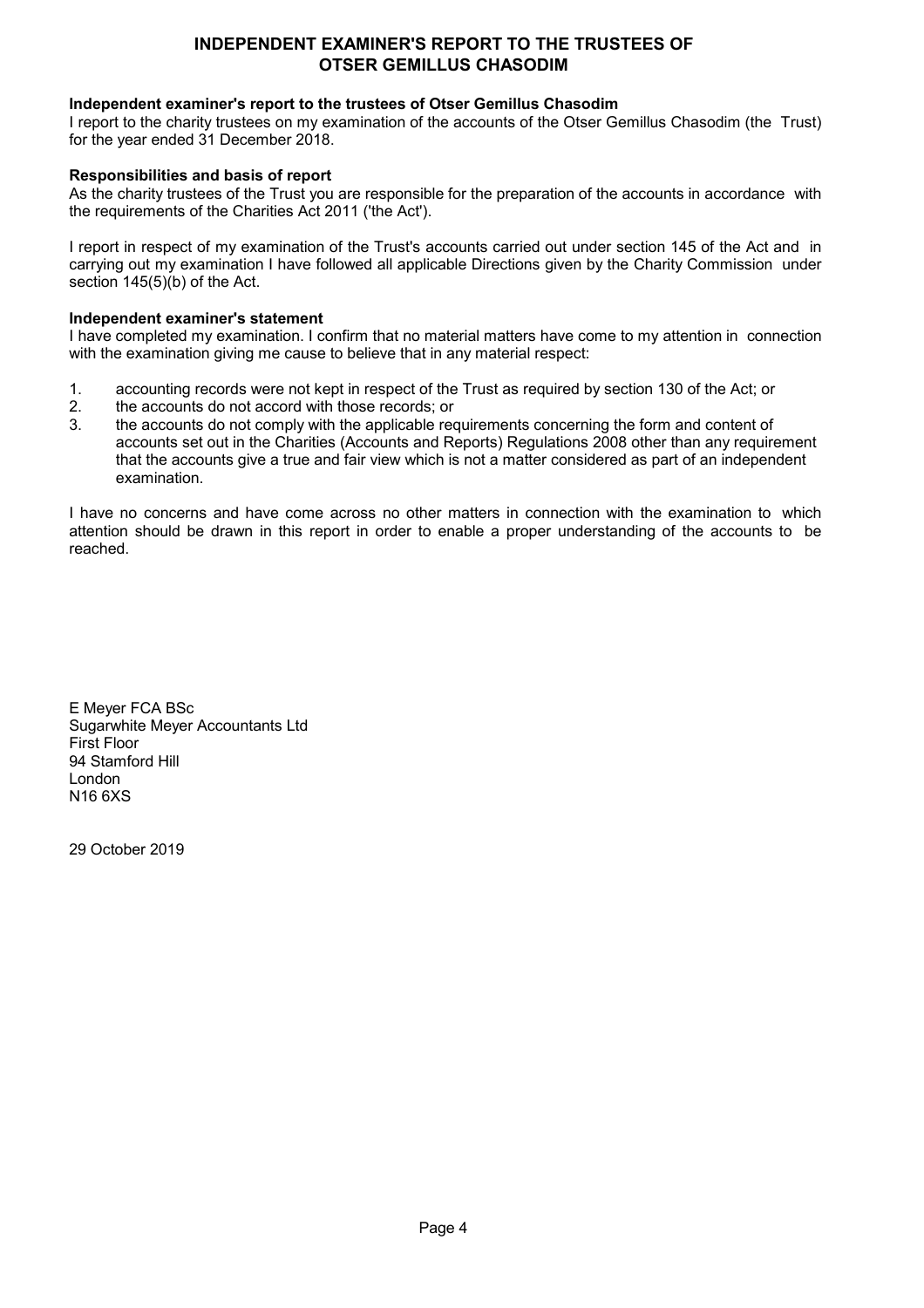## STATEMENT OF FINANCIAL ACTIVITIES FOR THE YEAR ENDED 31 DECEMBER 2018

|                                               | <b>Notes</b>   | 2018<br><b>Unrestricted</b><br>fund<br>£ | 2017<br><b>Total</b><br>funds<br>£ |
|-----------------------------------------------|----------------|------------------------------------------|------------------------------------|
| <b>INCOME AND ENDOWMENTS FROM</b>             |                |                                          |                                    |
| Donations and legacies                        |                | 27,771                                   | 21,851                             |
| <b>Total</b>                                  |                | 27,771                                   | 21,851                             |
| <b>EXPENDITURE ON</b>                         |                |                                          |                                    |
| Raising funds<br><b>Charitable activities</b> | $\overline{2}$ | 593                                      | 966                                |
| Charitable activities                         |                | 32,836                                   | 16,627                             |
| <b>Total</b>                                  |                | 33,429                                   | 17,593                             |
| <b>NET INCOME/(EXPENDITURE)</b>               |                | (5,658)                                  | 4,258                              |
| <b>RECONCILIATION OF FUNDS</b>                |                |                                          |                                    |
| <b>Total funds brought forward</b>            |                | 8,764                                    | 4,506                              |
| TOTAL FUNDS CARRIED FORWARD                   |                | 3,106                                    | 8,764                              |

The notes form part of these financial statements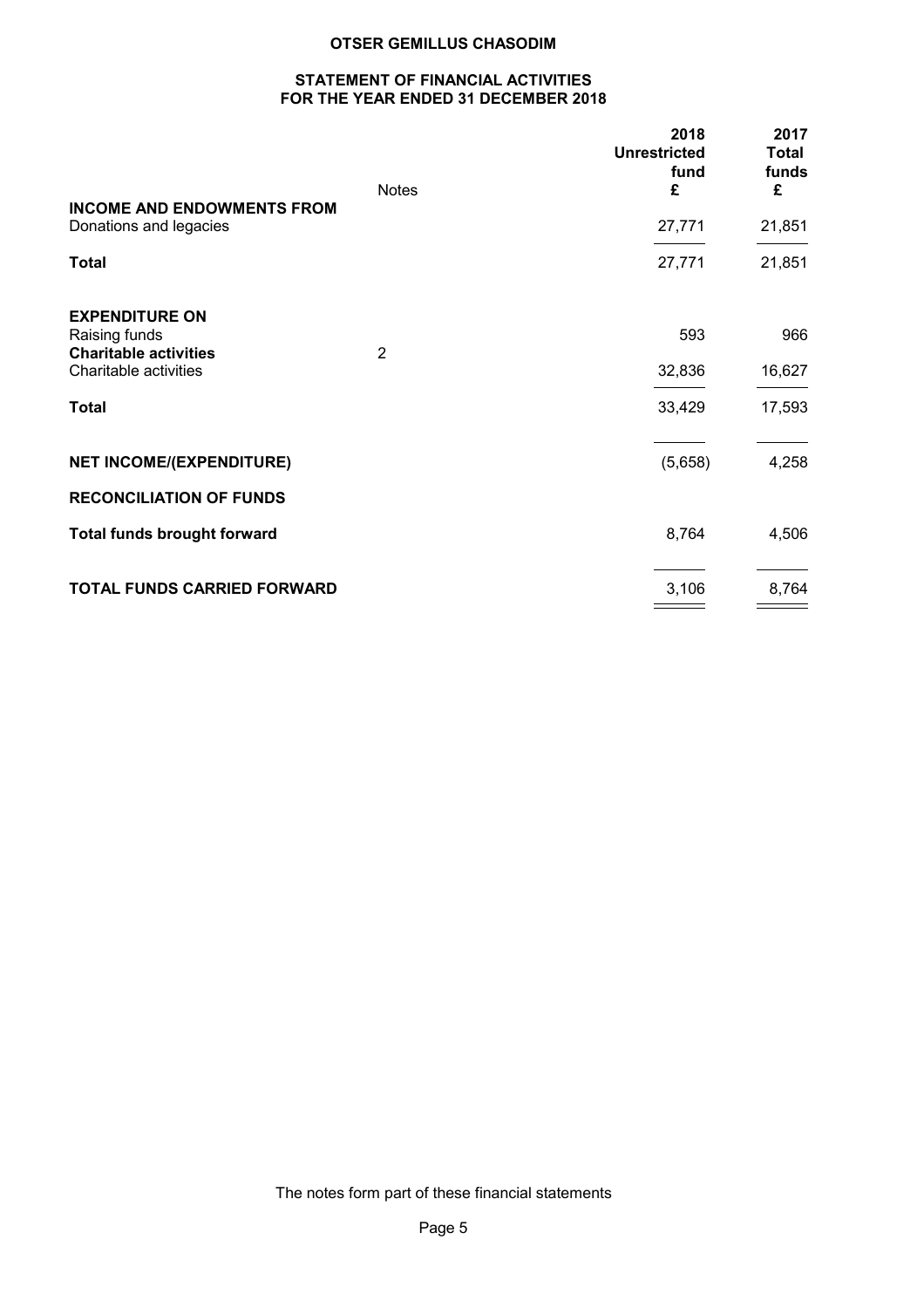### BALANCE SHEET AT 31 DECEMBER 2018

|                                                         | <b>Notes</b> | 2018<br><b>Unrestricted</b><br>fund<br>£ | 2017<br><b>Total</b><br>funds<br>£ |
|---------------------------------------------------------|--------------|------------------------------------------|------------------------------------|
| <b>CURRENT ASSETS</b><br>Cash at bank                   |              | 3,706                                    | 9,274                              |
| <b>CREDITORS</b><br>Amounts falling due within one year | 6            | (600)                                    | (510)                              |
| <b>NET CURRENT ASSETS</b>                               |              | 3,106                                    | 8,764                              |
| TOTAL ASSETS LESS CURRENT<br><b>LIABILITIES</b>         |              | 3,106                                    | 8,764                              |
| <b>NET ASSETS</b>                                       |              | 3,106                                    | 8,764                              |
| <b>FUNDS</b><br><b>Unrestricted funds</b>               |              | 3,106                                    | 8,764                              |
| <b>TOTAL FUNDS</b>                                      |              | 3,106                                    | 8,764                              |

The financial statements were approved by the Board of Trustees on 29 October 2019 and were signed on its behalf by:

Trustee

The notes form part of these financial statements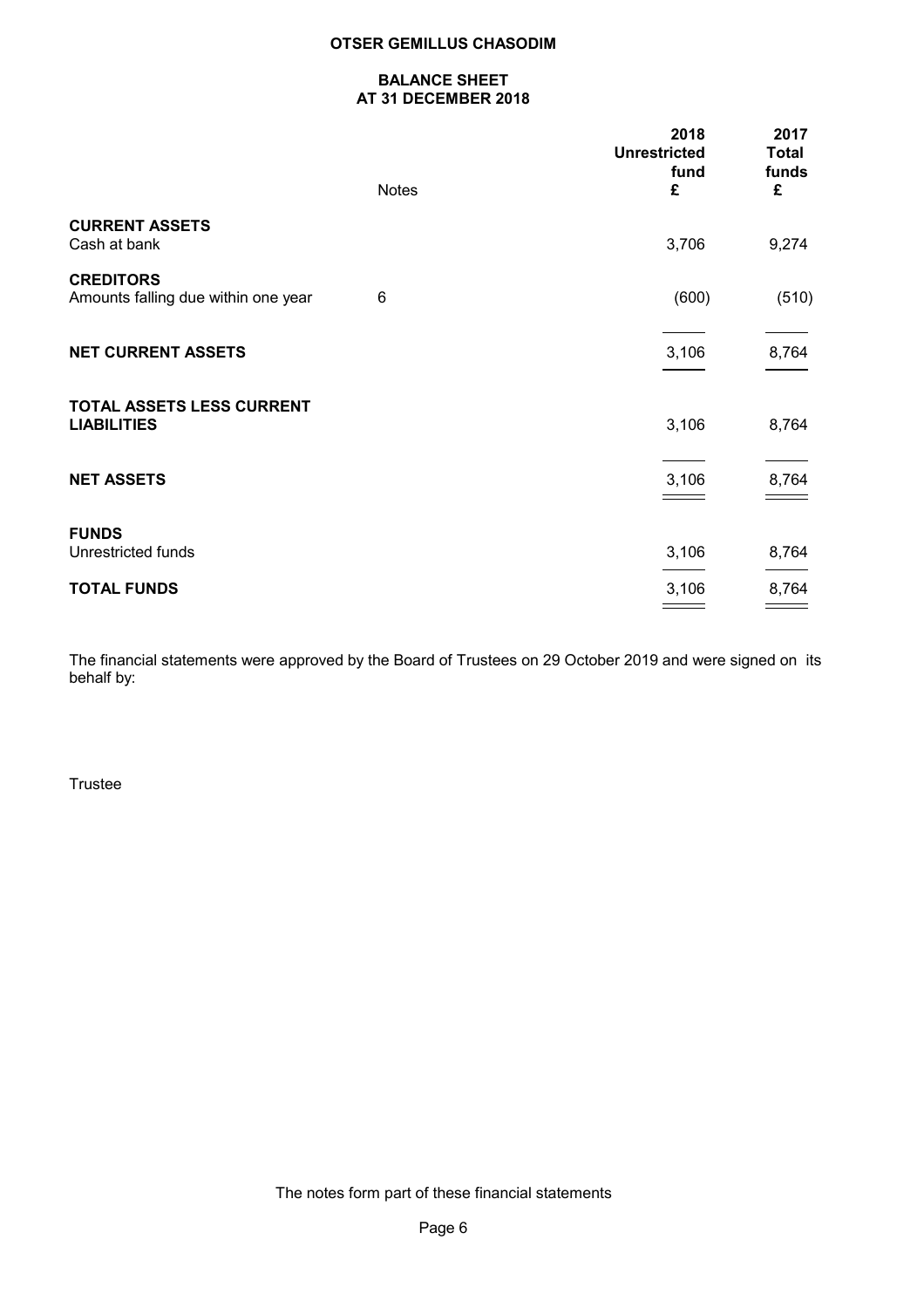### NOTES TO THE FINANCIAL STATEMENTS FOR THE YEAR ENDED 31 DECEMBER 2018

### 1. ACCOUNTING POLICIES

### Basis of preparing the financial statements

The financial statements of the charity, which is a public benefit entity under FRS 102, have been prepared in accordance with the Charities SORP (FRS 102) 'Accounting and Reporting by Charities: Statement of Recommended Practice applicable to charities preparing their accounts in accordance with the Financial Reporting Standard applicable in the UK and Republic of Ireland (FRS 102) (effective 1 January 2015)', Financial Reporting Standard 102 'The Financial Reporting Standard applicable in the UK and Republic of Ireland' and the Charities Act 2011. The financial statements have been prepared under the historical cost convention.

### Income

Income received by way of donations is accounted for when received.

### **Expenditure**

Liabilities are recognised in the year in which they are incurred and includes irrecoverable VAT which is reported as part of the expenditure to which it relates.

Grants are only recognised in the accounts when paid.

Support costs are those incurred to assist the work of the charity but are not direct charitable activities.

Governance costs are those incurred in connection with administration of the charity and compliance with constitutional and statutory requirements.

### Taxation

The charity is exempt from tax on its charitable activities.

#### Going concern

There are no material uncertainties about the charity's ability to continue.

# 2. CHARITABLE ACTIVITIES COSTS

|    |                       | Grant<br>funding of<br>activities | <b>Support</b><br>costs<br>(See note 3) (See note 4) | <b>Totals</b> |
|----|-----------------------|-----------------------------------|------------------------------------------------------|---------------|
|    |                       | £                                 | £                                                    | £             |
|    | Charitable activities | 32,068                            | 768                                                  | 32,836        |
| 3. | <b>GRANTS PAYABLE</b> |                                   |                                                      |               |
|    |                       |                                   | 2018                                                 | 2017          |
|    | Charitable activities |                                   | £                                                    | £             |
|    |                       |                                   | 32,068                                               | 15,847        |

**Contract Contract Contract** 

 $\equiv$   $\equiv$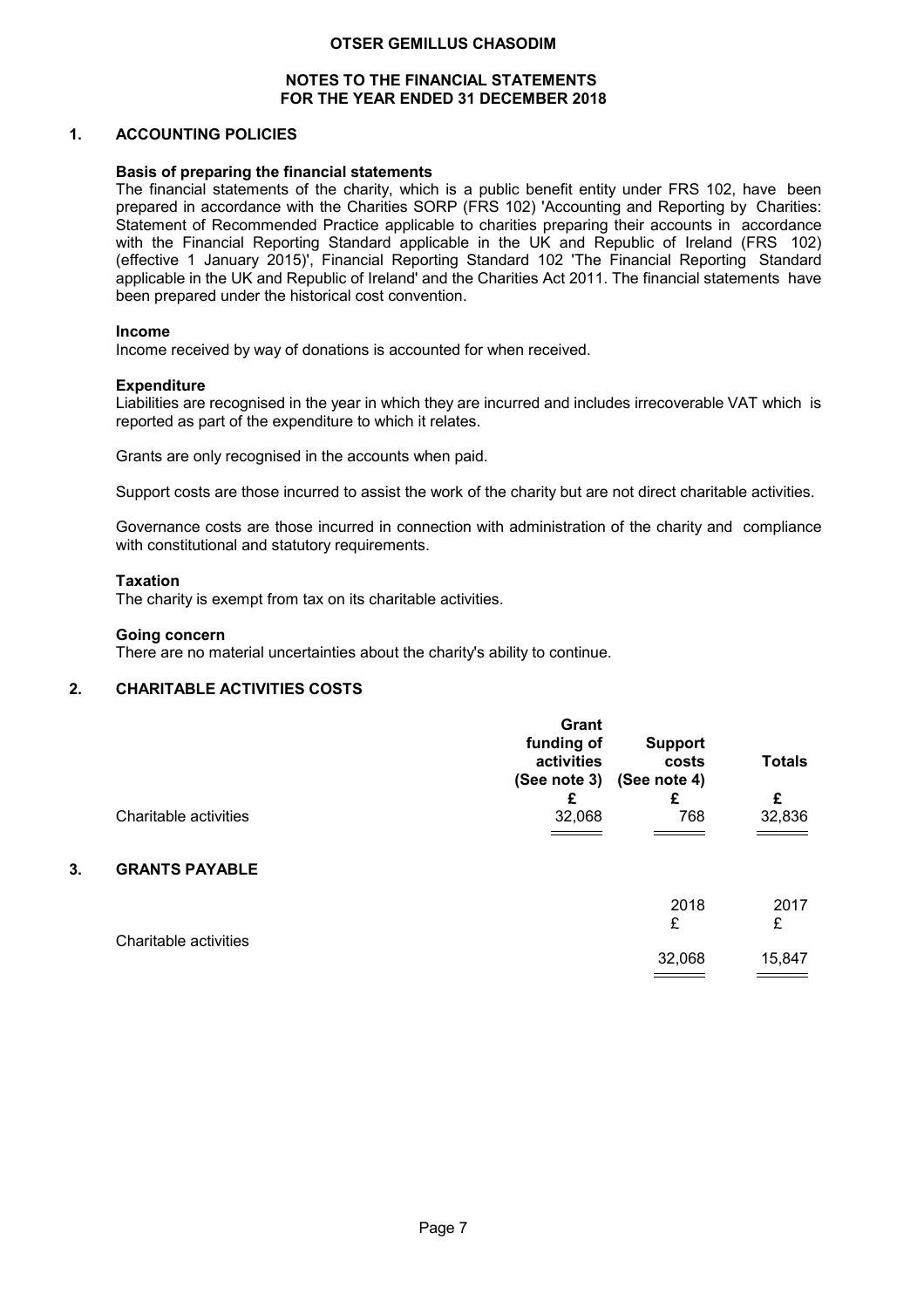## NOTES TO THE FINANCIAL STATEMENTS - CONTINUED FOR THE YEAR ENDED 31 DECEMBER 2018

# 3. GRANTS PAYABLE - continued

The total grants paid to institutions during the year was as follows:

|                                                                      | 2018<br>£ | 2017<br>£ |
|----------------------------------------------------------------------|-----------|-----------|
| Relief of poverty                                                    | 5,568     | 2,000     |
| Advancement of religion                                              | 3,850     | 2,280     |
| Advancement of education                                             | 1,000     | 50        |
| Medical                                                              | 500       |           |
|                                                                      | 10,918    | 4,330     |
|                                                                      |           |           |
| Lolev Charitable Trust                                               | 1,100     |           |
| <b>Tatsil Trust</b>                                                  | 1,100     |           |
| <b>Rehabilitation Trust</b>                                          | 1,000     |           |
| Others under £600                                                    | 7,550     |           |
|                                                                      | 10,750    |           |
|                                                                      |           |           |
|                                                                      |           |           |
| The total grants paid to individuals during the year was as follows: |           |           |

|                   | 2018   | 2017   |
|-------------------|--------|--------|
|                   |        |        |
| Relief of poverty | 21,150 | 11,517 |

# 4. SUPPORT COSTS

|                       | Governance |
|-----------------------|------------|
|                       | costs      |
|                       |            |
| Charitable activities | 768        |
|                       |            |

Support costs, included in the above, are as follows:

# Governance costs

|                                   | 2018<br><b>Charitable</b><br>activities | 2017                            |
|-----------------------------------|-----------------------------------------|---------------------------------|
|                                   | £                                       | <b>Total</b><br>activities<br>£ |
| Accountancy                       |                                         | 510                             |
| Independent examiner's fee        | 120                                     |                                 |
| Independent examiner's other fees | 480                                     |                                 |
| General expenses                  | 168                                     | 270                             |
|                                   | 768                                     | 780                             |